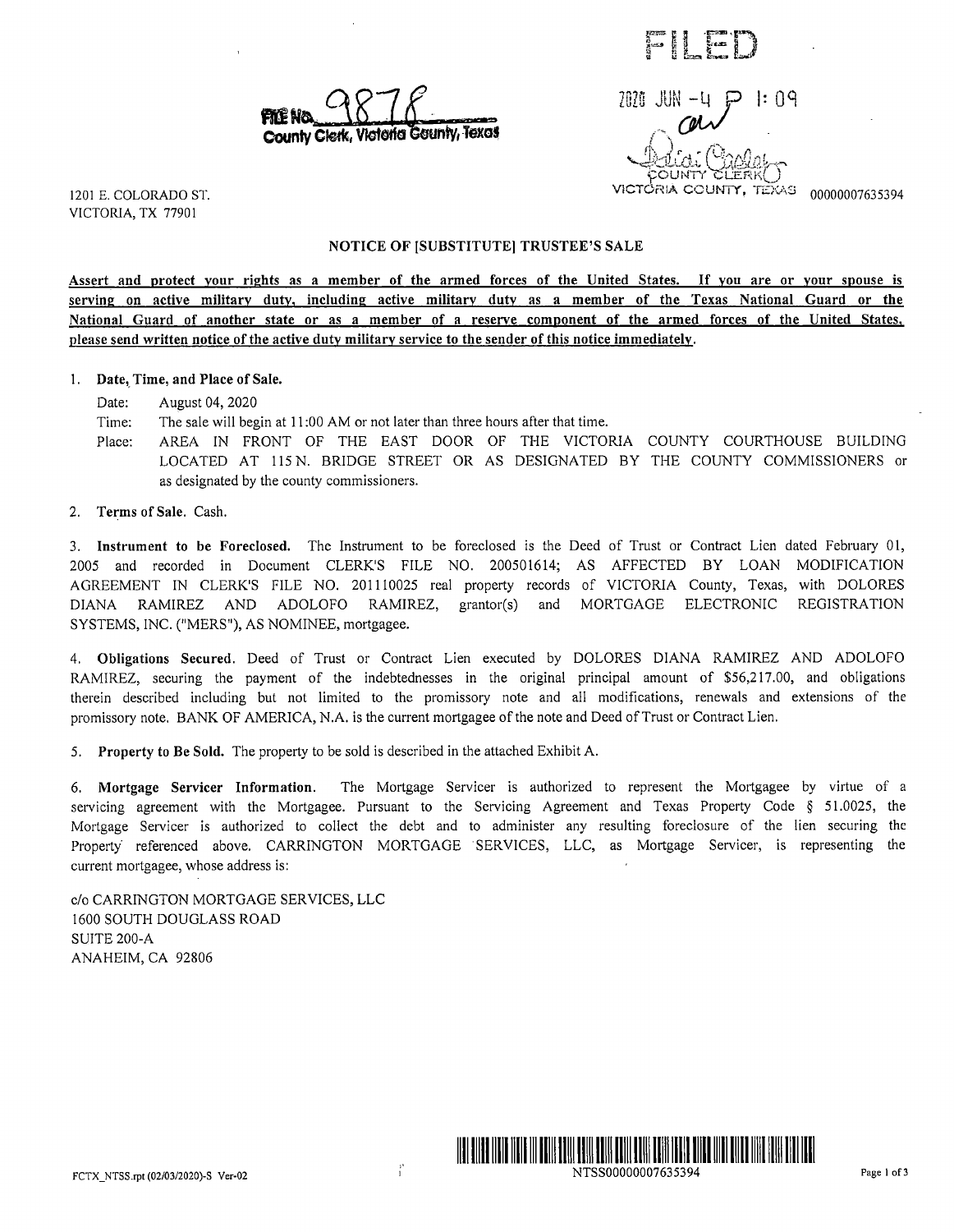1201 E. COLORADO ST. VICTORIA, TX 77901

THIS INSTRUMENT APPOINTS THE SUBSTITUTE TRUSTEE(S) IDENTIFIED TO SELL THE PROPERTY DESCRIBED IN THE SECURITY INSTRUMENT IDENTIFIED IN THIS NOTICE OF SALE THE PERSON SIGNING THIS NOTICE IS THE ATTORNEY OR AUTHORIZED AGENT OF THE MORTGAGEE OR MORTGAGE SERVICER.

The undersigned as attorney for the mortgagee or mortgage servicer does herby remove the original trustee and all successor substitute trustees and appoints in their steed JO WOOLSEY, BOB FRISCH, ARNOLD MENDOZA, SANDRA MENDOZA, VICKI HAMMONDS, JODI STEEN OR JAMIE STEEN whose address is c/o BARRETT DAFFIN FRAPPIER TURNER & ENGEL, LLP, 4004 Belt Line Road, Suite 100, Addison, Texas 75001-4320 as Substitute Trustee, who shall hereafter exercise all powers and duties set aside to the said original trustee under the said Deed of Trust; and, further does hereby request, authorize, and instruct said Substitute Trustee to conduct and direct the execution of remedies set aside to the beneficiary therein.

 $l \leq l$ 

Israel Saucedo

#### **Certificate of Posting**

My name is , and my address is c/o 4004 Belt Line Road, Suite 100, of the VICTORIA County Clerk and caused to be posted at the VICTORIA County courthouse this notice of sale.

Declarants Name:

Date:  $\qquad \qquad$ 

 $\mathbf{r}$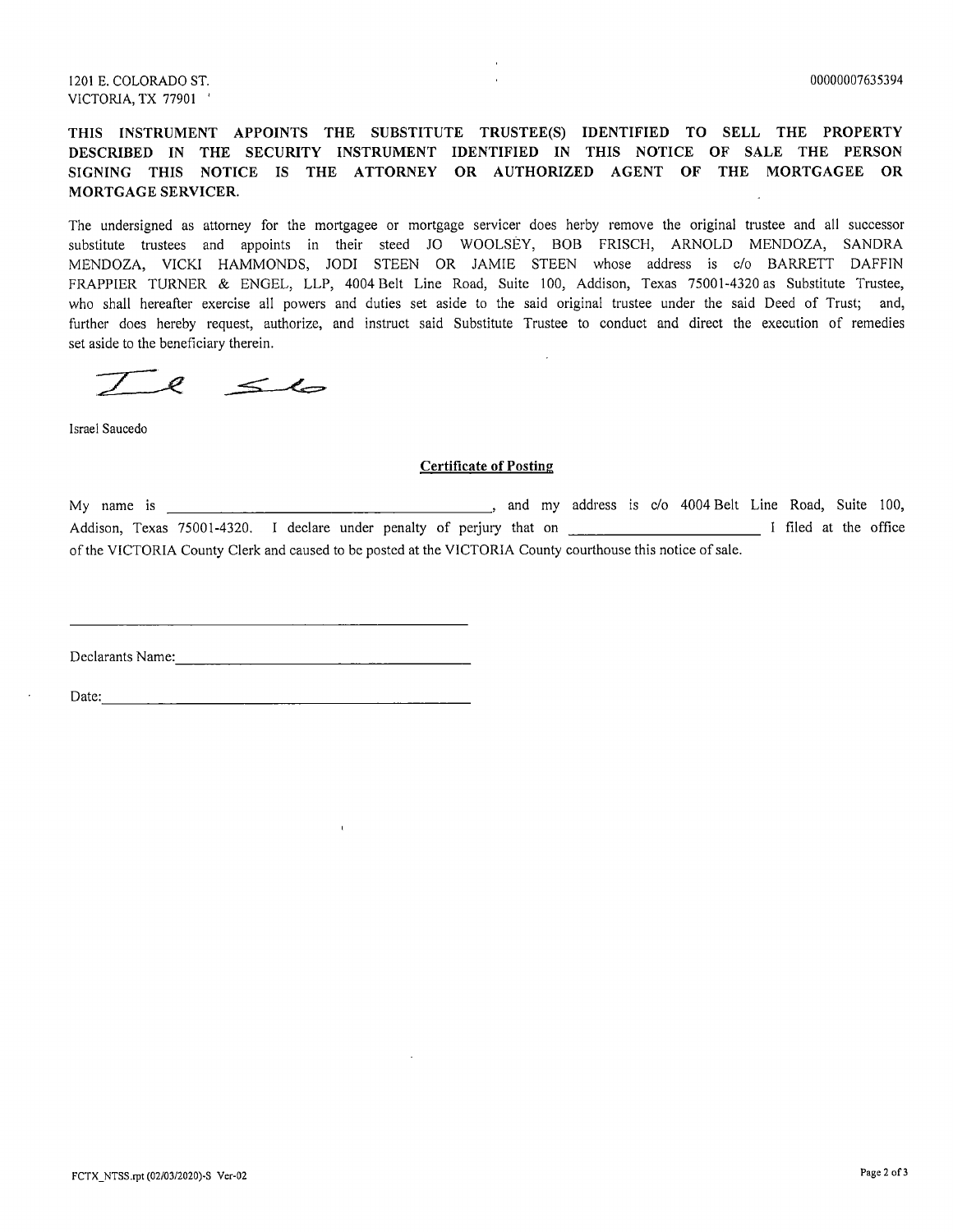00000007635394

**VICTORIA** 

## EXHIBIT "A"

BEING LOT NUMBER FIVE (5), IN BLOCK NUMBER ONE HUNDRED TWENTY-FOUR (124), OF NORTH HEIGHTS ADDITION, AN ADDITION TO THE CITY OF VICTORIA, VICTORIA COUNTY, TEXAS, ACCORDING TO THE ESTABLISHED MAP AND PLAT OF SAID ADDITION O COUNTY, TEXAS, TO WHICH REFERENCE IS HERE MADE FOR DESCRIPTIVE PURPOSES.

 $\mathbb{E}$ 

 $\mathcal{A}^{\pm}$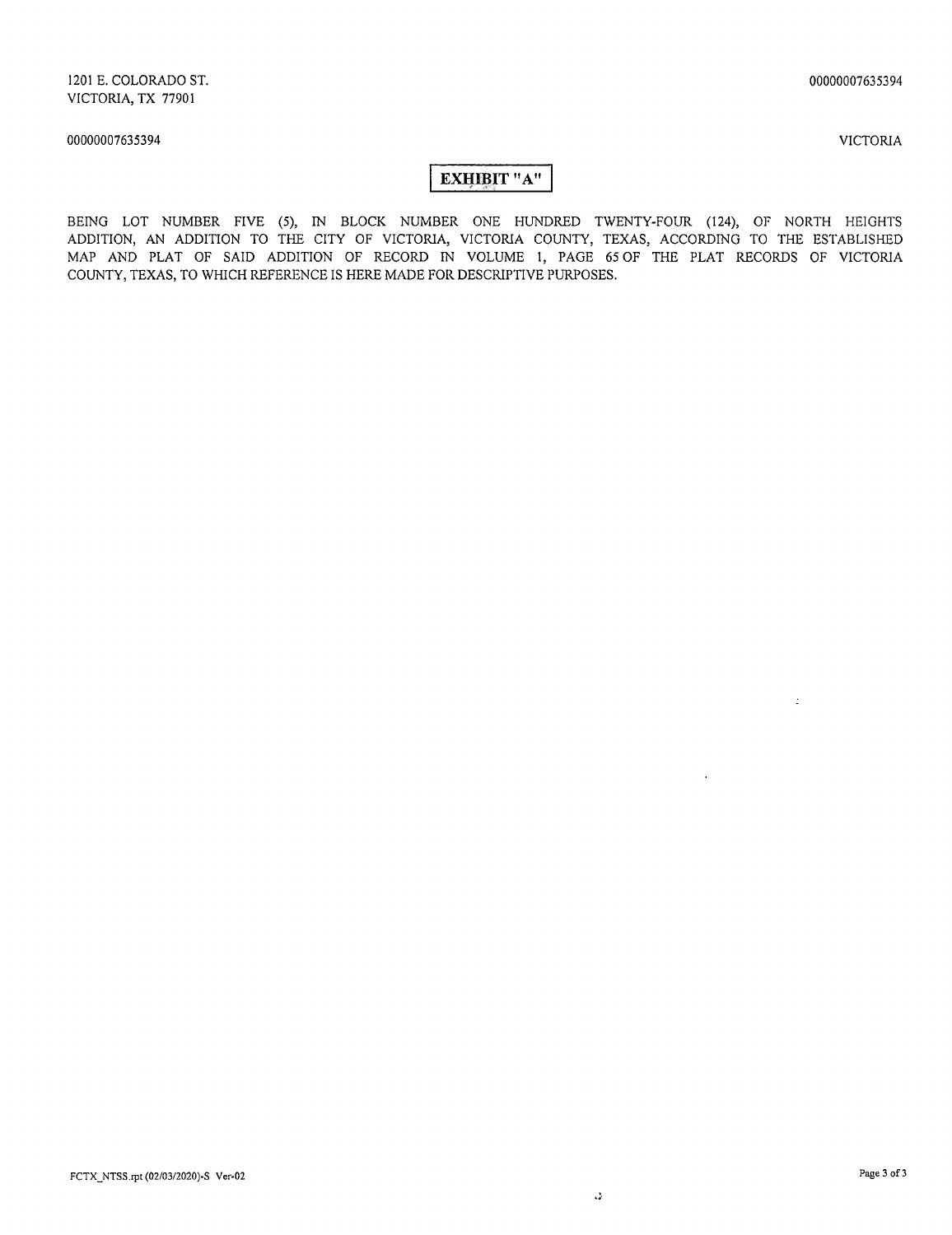4 Arra 7020 JUL 13 P

## NOTICE OF SUBSTITUTE TRUSTEE'S SALE

<u>i o . i u</u>

**FILE No.**<br>County Clerk.

<u>yoy -</u> ROLLA: COOLO VICTORIA COUNTY,

والحارقة الهاوي ويرتب

# THE STATE OF TEXAS  $\S$ <br>COUNTY OF VICTORIA  $\S$ COUNTY OF VICTORIA

## KNOW ALL MEN BY THESE PRESENTS:

County, Texas

WHEREAS, by Deed of Trust dated November 27, 2018, B. J. Davis Builder, Inc. conveyed to Charles R. Collins, as Trustee, the following property situated in the County of Victoria, Texas, to-wit:

BEING Lot Number Four (4), in Block Number Nine (9), of LAKE FOREST SUBDIVISION SECTION 2, PHASE 1, an addition to the City of Victoria, Victoria County, Texas, according to the established map and plat of said addition ofrecord in Volume 8, Page 195 C-D of the Plat Records of Victoria County, Texas, to which reference is here made for descriptive purposes

herein the " Property") to secure that one certain Promissory Note therein described in the original principal amount of\$ 246, 560. <sup>00</sup> executed by B. J. Davis Builder, Inc. , and made payable to the order of NewFirst National Bank ( herein the " Note"), which such Deed of Trust is recorded under Instrument Number 201813641 of the Official Records of Victoria County, Texas (herein "Deed of Trust"); and

WHEREAS, the undersigned has been appointed as Substitute Trustee in the place and stead of Charles R. Collins, Trustee, in the aforesaid Deed of Trust, said appointment being in the manner authorized by the Deed of Trust; and

WHEREAS, default has occurred under the terms of the Note secured by the Deed of Trust; the indebtedness evidenced therein is now wholly due and the owner and holder of said indebtedness has requested the undersigned to sell the property to satisfy same.

NOW, THEREFORE, NOTICE IS HEREBY GIVEN that on Tuesday, August 4, 2020 I will sell for cash, the property in the area designated by the Commissioner's Court of Victoria County as the area where foreclosure sales are to take place, at the Victoria County Courthouse, to the highest bidder. The time at which the sale will begin will be  $11:00$  a.m., or within three  $(3)$  hours after said time.

In offering this property for sale at foreclosure pursuant to its deed of trust, neither the lien holder nor the duly appointed trustee or substitute trustee, as the case may be, make any warranties or representations, express or implied, regarding the compliance or non- compliance of this property with the Comprehensive Environmental Response, Compensation and Liability Act, ("CERCLA"), the Resource Conservation and Recovery Act, (" RCRA"), the Texas Solid Waste and Disposal Act, the Regulations of the United States Environmental Protection Agency, the Texas Water Commission, or any other Federal, State or local environmental law or regulation, which include, but are not limited to representations that the property has not been used (i) for the storage, transportation, processing or disposal of hazardous waste, industrial solid or municipal solid waste as those terms are defined in the Texas Solid Waste and Disposal Act, Tex. Rev. Civ. Stat. Ann. Art. 4477-7, or any toxic or hazardous wastes, substances or materials as identified under the Resource Conservation and Recovery Act of <sup>1976</sup>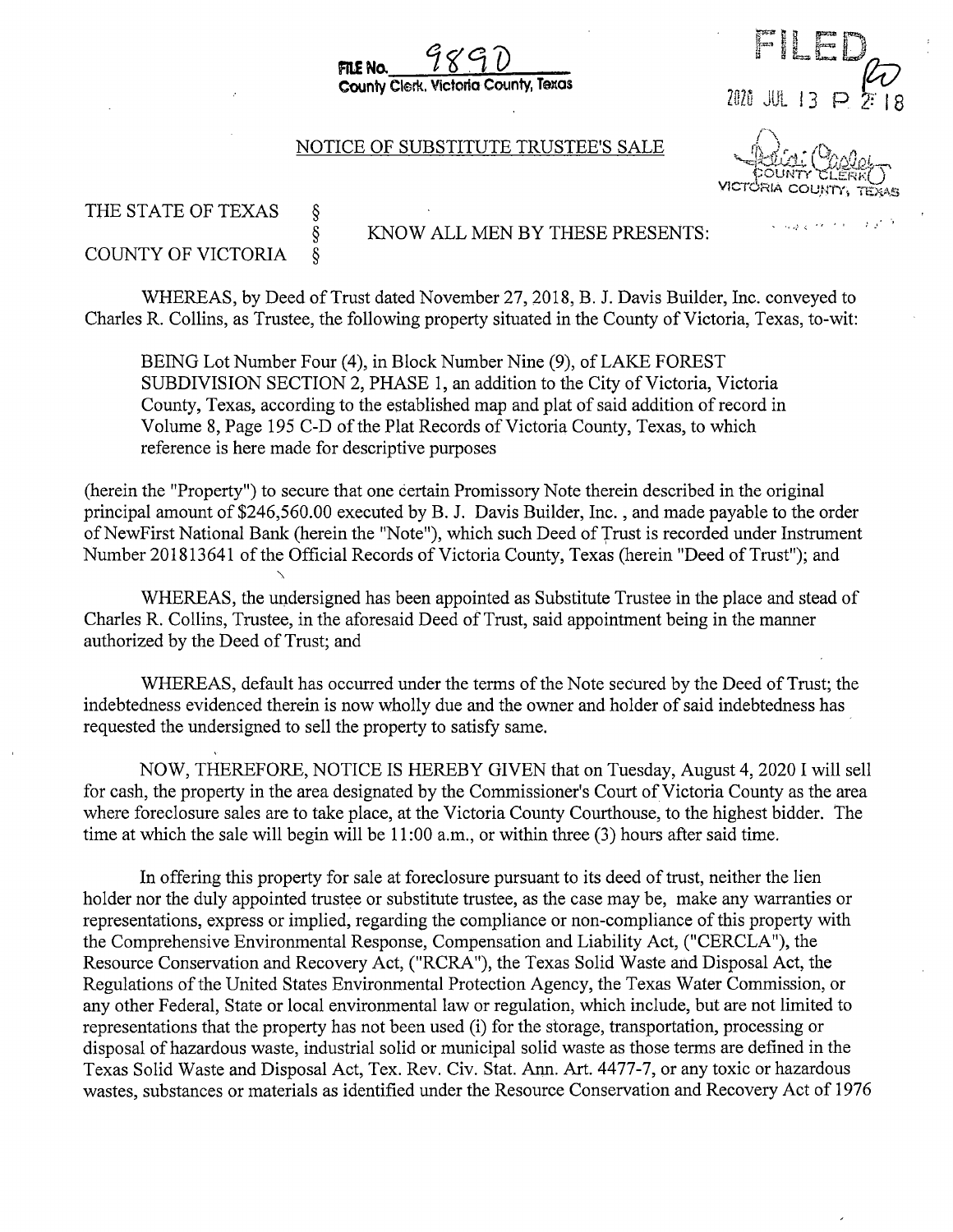42 U.S. C. § 6901 et seq.), as amended, the Comprehensive Environmental Response, Compensation and Liability Act (42 U.S.C. § 9601 et seq.), as amended, and the regulations of the United States Environmental Protection Agency, or (ii) in such <sup>a</sup> way as to-create any environmental condition that is actionable under any Federal, State or local environmental law or regulation. Any such representations or warranties are expressly disclaimed hereby.

The Purchaser of the property at the foreclosure sale shall accept and take the property in its present condition and subject to any loss, claims, liability, damages, injunctive relief, injuries to person, property or natural resources, cost, expense, action, or cause of action, pursuant to any Federal, State or local law or regulation.

WITNESS my hand this the  $1\overline{3}$ day of

is L. Scott ubstitute Trustee 101 W Goodwin, Ste. 700, Victoria, TX 77901

ASNS firm file no. 52666-96023/Davis/NewFirst National Bank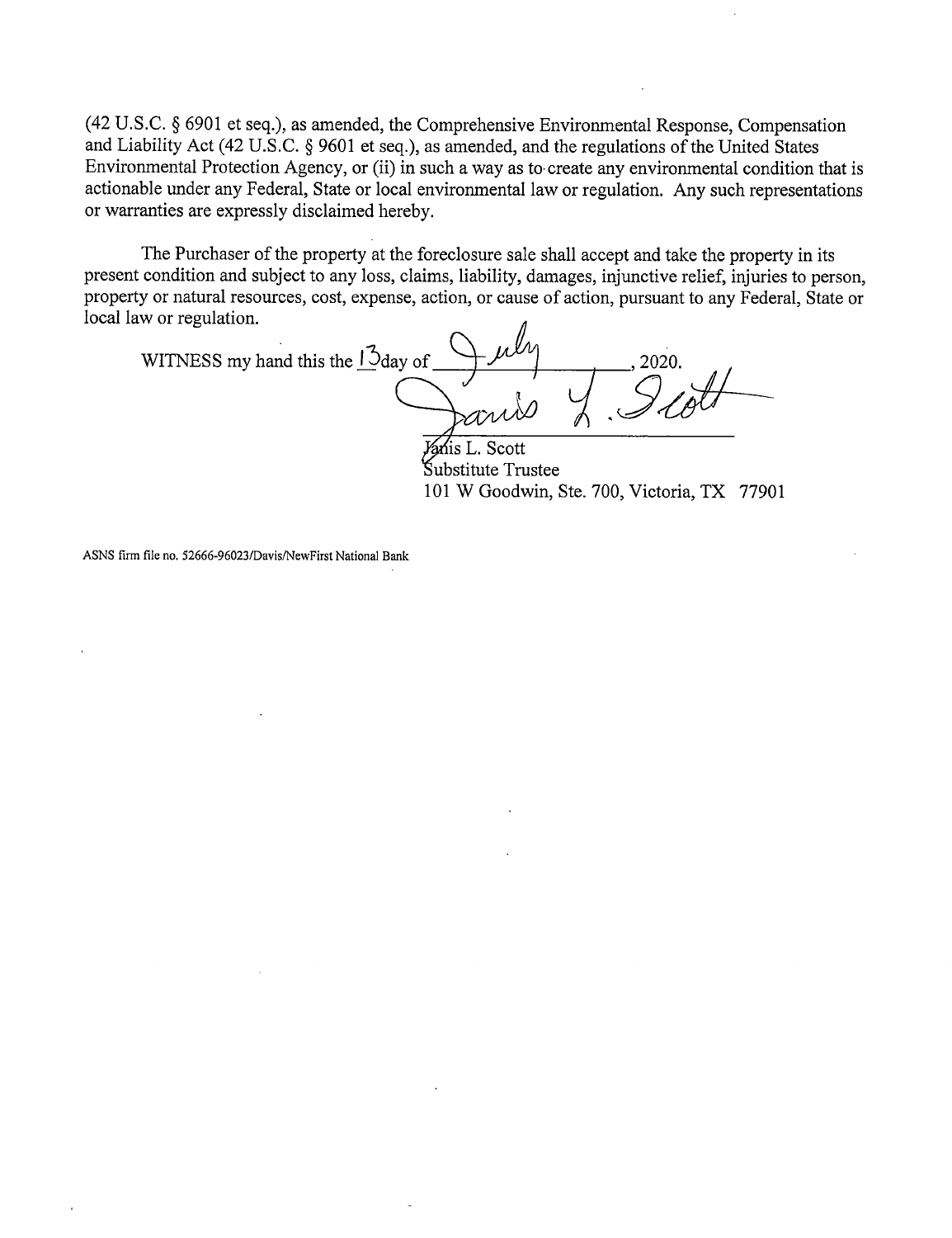## **FILE No** County clerk, Victoria County, Texas NOTICE OF TRUSTEE'S SALE

7070 JUL 13 P

Date: July 10, 2020

VICTORIA COUNTY, TEXAS

Trustee: Clay E. Morgan

Lender: WC Ranches, LLC

Note: Real Estate Lien Note dated 5/30/2019, in the original principal amount of \$49,400.00, executed by Borrower and made payable to the order of Lender.

Deed of Trust: Deed of Trust dated 5/30/2019, executed by Reynaldo Estrada to Clay E. Morgan, Trustee for the benefit of lender, covering the Property and recorded in Document Number 201908039 of the Official Public Records ofVictoria County, Texas

Property: Tract 46, Willow Creek Ranches, Sec 2, a 5. 688 acre tract in the G. A. Levi Survey, A-373 in Victoria County, Texas.

Date of Sale (first Tuesday of month): August 4, 2020

Time of Sale:  $1:00 \text{ p.m. to } 4:00 \text{ p.m., local time}$ 

Place of Sale: The location designated by the commissioner's court of Victoria County, Texas for conducting public foreclosure sales is at 115 N. Bridge Street, Victoria, Texas 77901.

Lender has duly appointed Clay E. Morgan as Trustee under the Deed of Trust. Lender has instructed Trustee to offer the Property for sale toward the satisfaction of the Note.

Notice is given that on the Date of Sale, Trustee will offer the Property for sale at public auction at the Place of Sale, to the highest bidder for cash, "AS-IS." The earliest time the sale will occur is the Time of Sale, and the sale will be conducted no later than three hours thereafter.

Assert and protect your rights as a member of the armed forces of the United States. If you are or your spouse is serving on active military duty, including active military duty as a member of the Texas National Guard or the National Guard of another state or as <sup>a</sup> member of <sup>a</sup> reserve component of the armed forces of the United States, please send written notice of the active duty military service to the sender of this notice immediately.

E. Mórgan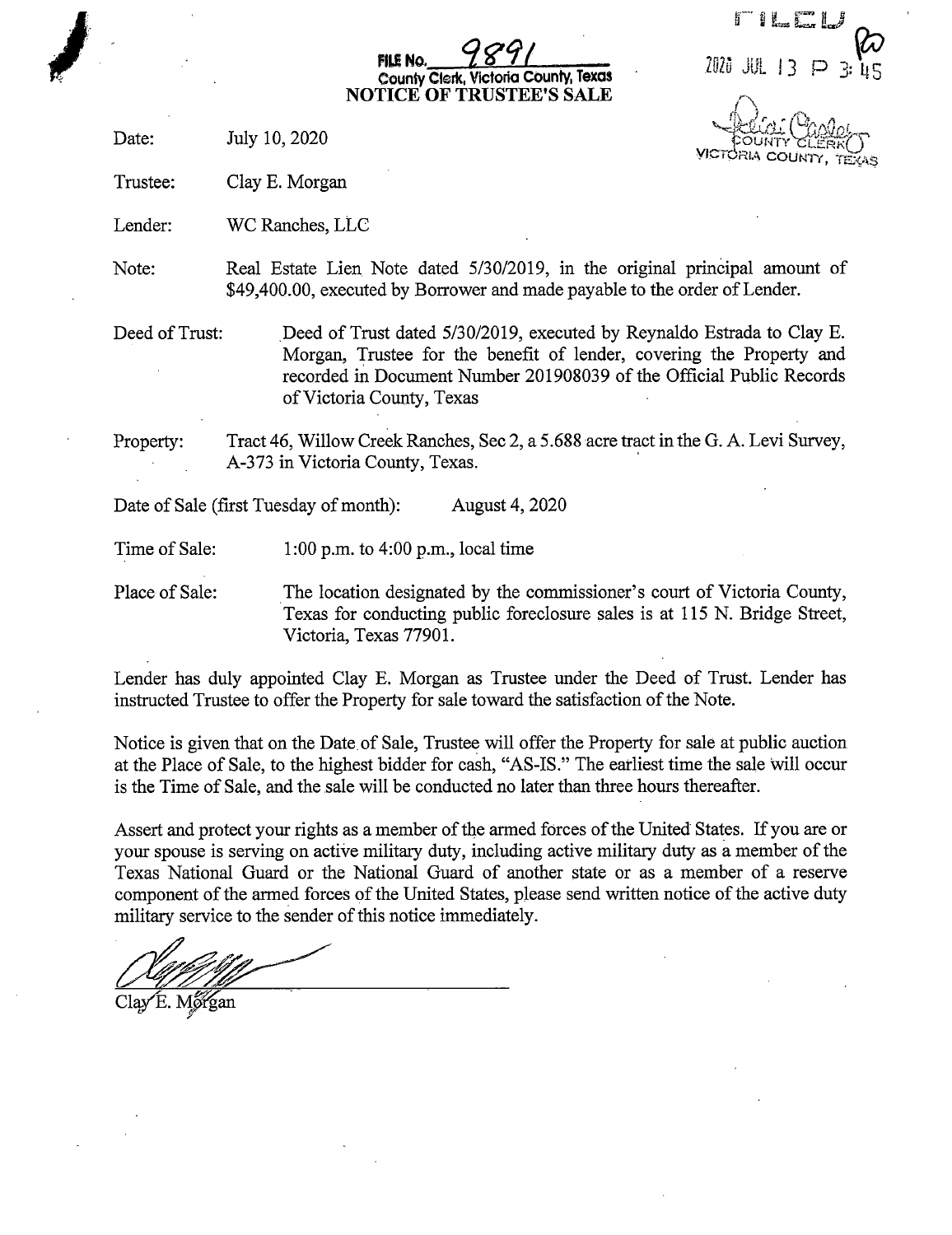#### EXHIBIT "A"

#### DALE<sub>L.</sub> OLSON

#### Registered Professional Land Surveyor 711 Water Street. Bastrop, Texas 78602 Phone( 512) 321- 5476 Fax( 512) 303- 5476 olsonsurvey@sbcglobalnet

FIELD NOTES FOR A 5. 688 ACRE TRACT IN THE G.A. LEVI SURVEY IN VICTORIA COUNTY, TEXAS.

BEING Tract No. 46, Willow Creek Ranch. 2, an unrecorded subdivision, and being a 5.688 acre tract or parcel of land out of and being a part of the G.A. Levi Survey, A-373 in Victoria County, Texas, and being a part of that certain 423. 001 acre tract described in a deed from Tracy Post Clibum, Trustee, to Nine Mile Investments, Ltd., recorded in Instrument No. 201403936, Victoria County Official Public Records. Herein described tract or parcel of land being more particularly described by metes and bounds as

follows:<br>COMMENCING FOR REFERENCE at a 5/8 inch iron rod found in the center of Willow Creek Ranch Road, a bu foot roadway easement as recorded in Doc. No.<br>201102378 and 201313880, Victoria County Official Public Records, in the south line of<br>that certain 510.086 acre tract described in a deed from Tr Nine Mile Investments, Ltd., recorded in Instrument No. 20111/41, victorial Public Records<br>Official Public Records, at the northwest corner of the Harry William Javer, 301.77 acre<br>the northeast corner of the 423.001 acre t

THENCE with the south line of the Nine Mile Investments 510.086 acre tract and<br>north line of the 423.001 acre tract, of which this is a part, along the center of Willow north line of the 423.001 acre tract, of which this is a part, along the center or willow<br>Creek Ranch Road, N 79 deg. 43 min. 19 sec. W, 1193.43 feet to a point where same<br>intersects the center of Slippery Elm Road, a 60 f

THENCE with the center of Slippery Elm Road, S 08 deg. 39 min. 13 sec. W, 661.75 feet to a point at the beginning of a curve to the right.

661.75 reet to a point at the beginning of a cuive to the right.<br>THENCE continuing with the center of Slippery Elm Road, along a curve to the<br>right whose radius is 330.00 feet; whose long chord bears S 26 deg. 18 min. 30 s

200. 06 feet; 203. 26 feet along the arc to a point at the end of same. THENCE continuing with the center of Slippery Elm Road, S 43 deg. 56 min. 33 sec. W, 1804. 94 feet to a point where' same Interseds the center of Ironwood Road, a-60 foot roadway easement

THENCE with the center of Ironwood Road, N 46 deg. 03 min. 27 sec. W, 480. 00 feet to a point in the center of a cul-de-sac of Irionwood Road, for the POINT OF Reference In the southwest line of the said cul-de-sac bears S 43 deg. 56 min. 33 sec. E, 60. 00 feet

THENCE <sup>S</sup> 43 deg. 56 min. 33 sec. W, 455. 00 feet to a 5/ 8 inch iron rod set for the south corner of this tract

THENCE N 46 deg. 03 min. 27 sec. W, 557.00 feet to a 5/8 inch iron rod set for the west corner of this tract.

THENCE N 43 deg. 56 min. 33 sec. E, 434.73 feet to a 5/8 inch iron rod set for<br>the north corner of this tract:

the north corner of this tract.<br>THENCE S 48 deg. 08 min. 30 sec. E, at 497.37 feet pass a 5/8 inch iron rod set<br>In the before said cul-de-sac of Ironwood Road, 557.37 feet in all to the POINT OF BEGINNING, containing 5.688 acres of land.

ale y Wig OLS011 Dale L. Olson Davis Davis Davis Den Davis Den Davis Den Davis Den Davis Den Davis Den Davis Den Davis Den Davis Den Davis Den Davis Den Davis Den Davis Den Davis Den Davis Den Davis Den Davis Den Davis Den Davis Den Davis

Reg. Pro. Land Surveyor

Order# 15-323-32s\_46

Reg. Pro. Land Surveyor 5386

eying Co.<br>Date Created: 7-31-15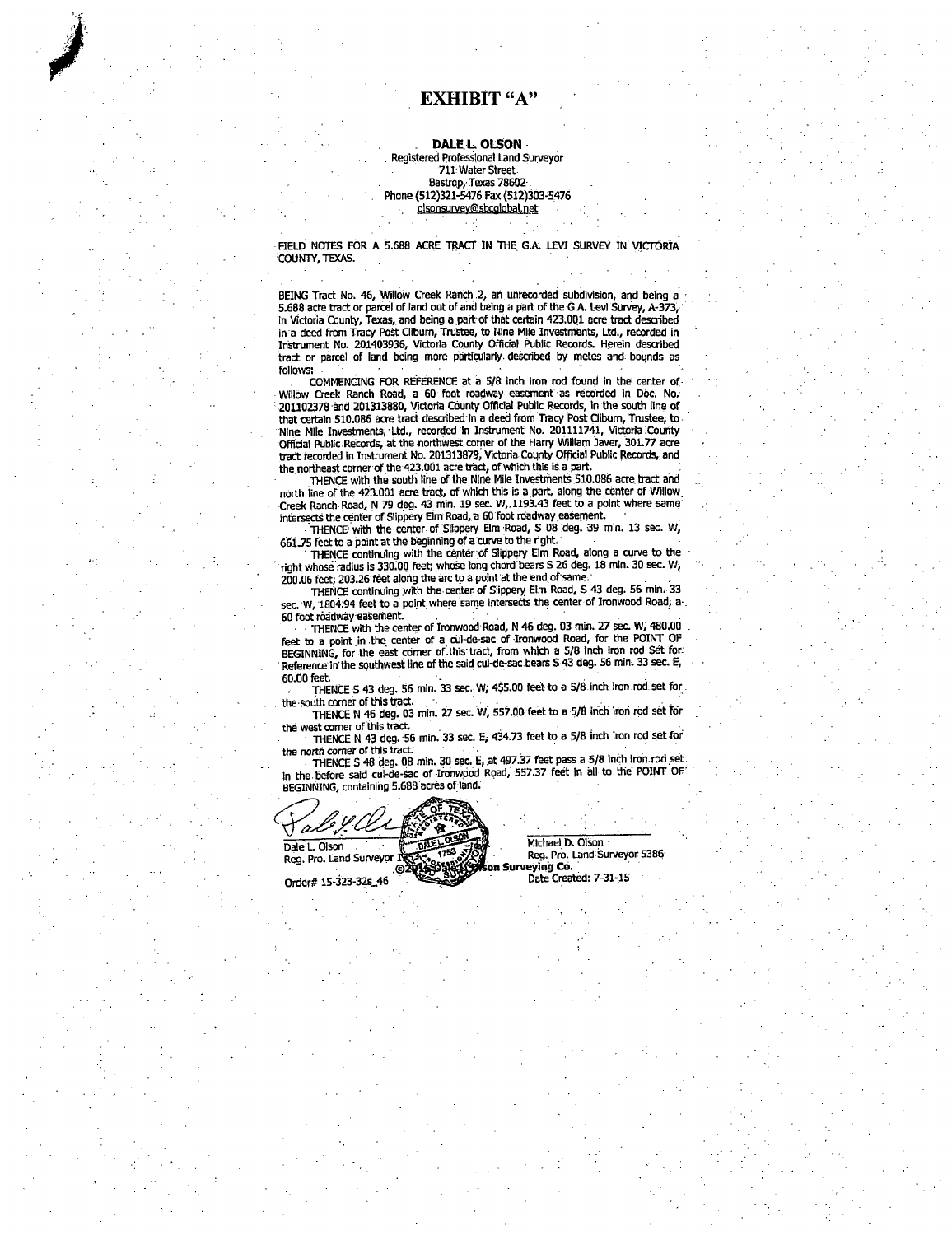FILE NO.  $9892$  FILEL County Clerk, Victoria County, Texas<br>
OTICE OF TRUSTEE'S SALE 2020 JUL 13 P 3: 45 NOTICE OF TRUSTEE'S SALE

Date: July 10, 2020

Trustee: Clay E. Morgan

Lender: WC Ranches, LLC

OUNTY CLEAR

- Note: Real Estate Lien Note dated 7/27/2018, in the original principal amount of \$47,400.00, executed by Borrower and made payable to the order of Lender.
- Deed of Trust: Deed of Trust dated 7/27/2018, executed by Glenda Escalante De Balderas to Clay E. Morgan, Trustee for the benefit of lender, covering the Property and recorded in Document Number 201808769 of the Official Public Records of Victoria County, Texas
- Property: Tract 11, Willow Creek Ranch, Sec 2, 5. 004 acre tract in the G. A. Levi Survey, A-373, in Victoria County, Texas.

Date of Sale (first Tuesday of month): August 4, 2020

Time of Sale:  $1:00 \text{ p.m. to } 4:00 \text{ p.m., local time}$ 

Place of Sale: The location designated by the commissioner's court of Victoria County, Texas for conducting public foreclosure sales is at 115 N. Bridge Street, Victoria, Texas 77901.

Lender has duly appointed Clay E. Morgan as Trustee under the. Deed of Trust. Lender has instructed Trustee to offer the Property for sale toward the satisfaction of the Note.

Notice is given that on the Date of Sale, Trustee will offer the Property for sale at public auction at the Place of Sale, to the highest bidder for cash, " AS-IS." The earliest time the sale will occur is the Time of Sale, and the sale will be conducted no later than three hours thereafter.

Assert and protect your rights as <sup>a</sup> member of the armed forces of the United States. If you are or your spouse is serving on active military duty, including active military duty as a member of the Texas National Guard or the National Guard of another state or as a member of <sup>a</sup> reserve component of the armed forces of the United States, please send written notice of the active duty military service to the sender of this notice immediately.

Clay E. Morgan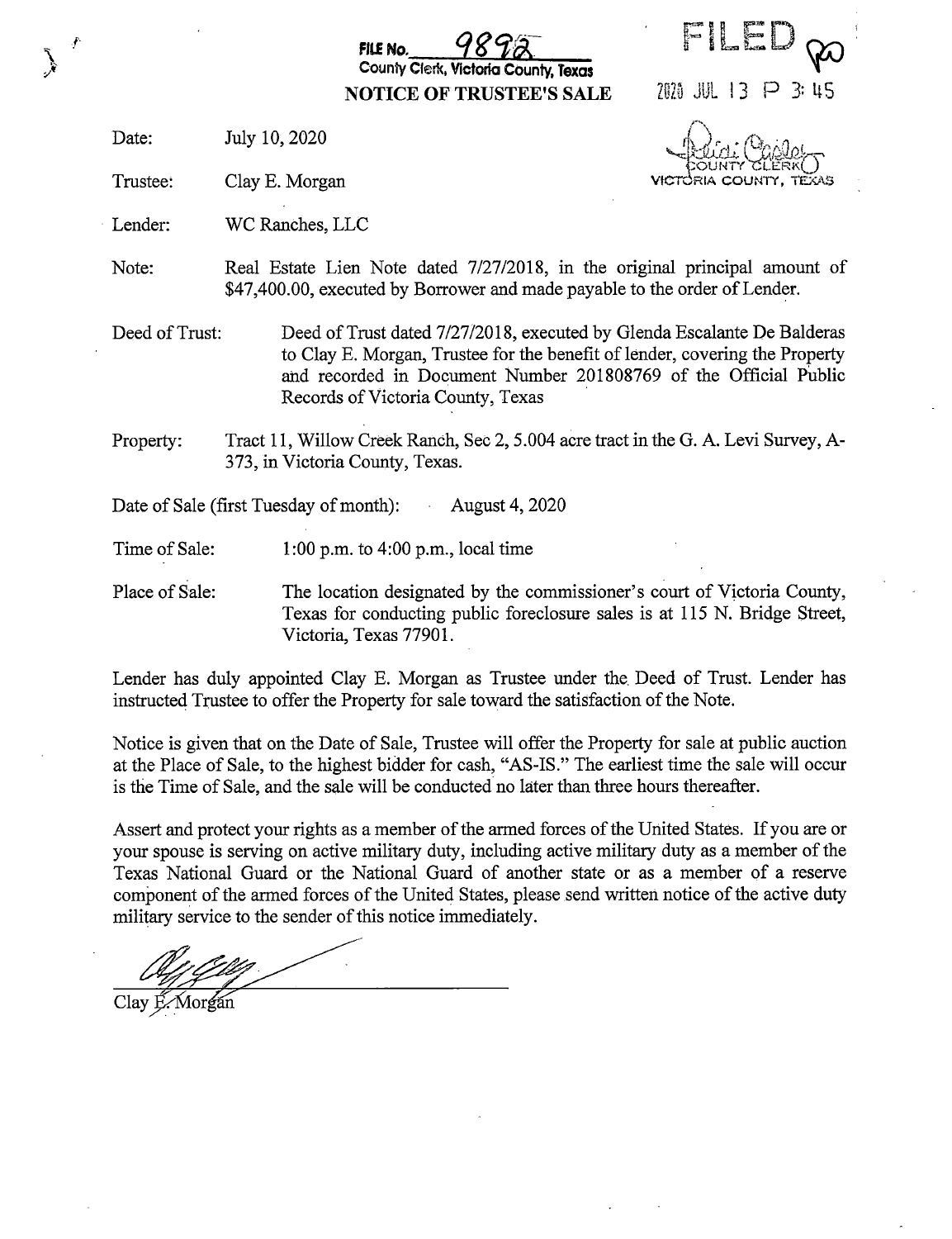### EXHIBIT "A"

#### DALE L. OLSON Registered Professional Land Surveyor 711 Water Street Bastrop, Texas 78602 Phone (512) 321- 5476 Fax (512) 303- 5476 olsonsurvey@sbcglobal. net

FIELD NOTES FOR A 5.004 ACRE TRACT IN THE G.A. LEVI SURVEY IN VICTORIA COUNTY, TEXAS.

BEING Tract No. 11, Willow Creek Ranch 2, an unrecorded subdivision, and being a 5.004 acre tract or parcel of land out of and being a part of the G.A. Levi Survey, A-373, in.Victoria County, Texas, and being a part of that certain 423. 001 acre tract described in a deed from Tracy Post album, Trustee, to Nine Mile Investments, Ltd., recorded in Instrument No.- 201403936,. Victoria County Official- Public Records. Herein described tract or parcel of land being more particularly described by metes and bounds as. follows:

COMMENCING FOR REFERENCE at a 5/8 inch iron rod found in the center of Willow Creek. Ranch Road, a 60 foot roadway easement as recorded in Doc. No.<br>201102378 and 201313880, Victoria County Official Public Records, in the south line of that certain 510. 086 acre tract described In a deed from Tracy Post Clibum, Trustee, to Nine Mile Investments, Ltd., recorded in Instrument No. 201111741, Victoria County Official Public Records, at the northwest corner of the Harry William Javer, 301. 77 acre tract recorded in Instrument No. 201313879, Victoria' County Official Public Records, and the northeast corner of the 423. 001 acre tract, of which this is a part.

THENCE with the southeast. line. of the Nine Mile Investments 423.001 acre tract. and northwest line of the Javer 301.77 acre tract, S 43 deg. 56 min. 33 sec. W, at 36.04 feet pass a 5/8 inch iron rod Found for Reference in the south line of Willow Creek Ranch Road, 2723.83 feet in all to a rock found near a fence corner, the north corner of that certain 263 acre tract described as Tract 1 in a deed from Natalan Mayer to Nelson Janssen, recorded in Vol. 310, Page 320, Victoria County Official Records, and west comer of the Javer 301.77 acre tract, for an angle of the 423.001 acre tract.

THENCE continuing with the southeast line of the 423.001 acre tract and northwest line of the Javer 301. 77 acre tract, S 44 deg. 03 min. 22 sec. W, 1067. 16 feet to a 5/8 linch Iron rod set for the POINT OF BEGINNING, for the east corner of this tract. THENCE continuing with said line,  $S$  44 deg. 03 min. 22 sec. W, 397.90 feet to a 5/8 inch iron rod set for the south corner of this tract.

THENCE N 46 deg. 03 min. 27 sec. W, at 517.45 feet pass a 5/8 inch iron rod Setfor Reference in the southeast line of Slippery Elm Road, a 60 foot roadway easement, 547.45 feet in all to a point in the center of Slippery Elm Road, for the west corner of this tract.

THENCE with the center of Slippery Elm Road, N 43 deg. 56 min. 33 sec. E, 397.90 feet to a point for the north corner of this tract, from which a 5/8 inch iron rod<br>set in the southeast line of Slippery Elm Road bears S 46 deg. 03 min. 27 sec. E, 30.00 feet.

THENCE S 46 deg. 03 min. 27 sec. E, 548.24 feet to the POINT OF BEGINNING, containing 5.004 acres of land.



Dale L. Olson Reg. Pro. Land Surveyor 1753

fi

Michael D. Olson<br>Reg. Pro. Land Surveyor 5386

Order# 15-323-32s\_11

1**95 son Surveying Co.**<br>2011 Date Created: 7-31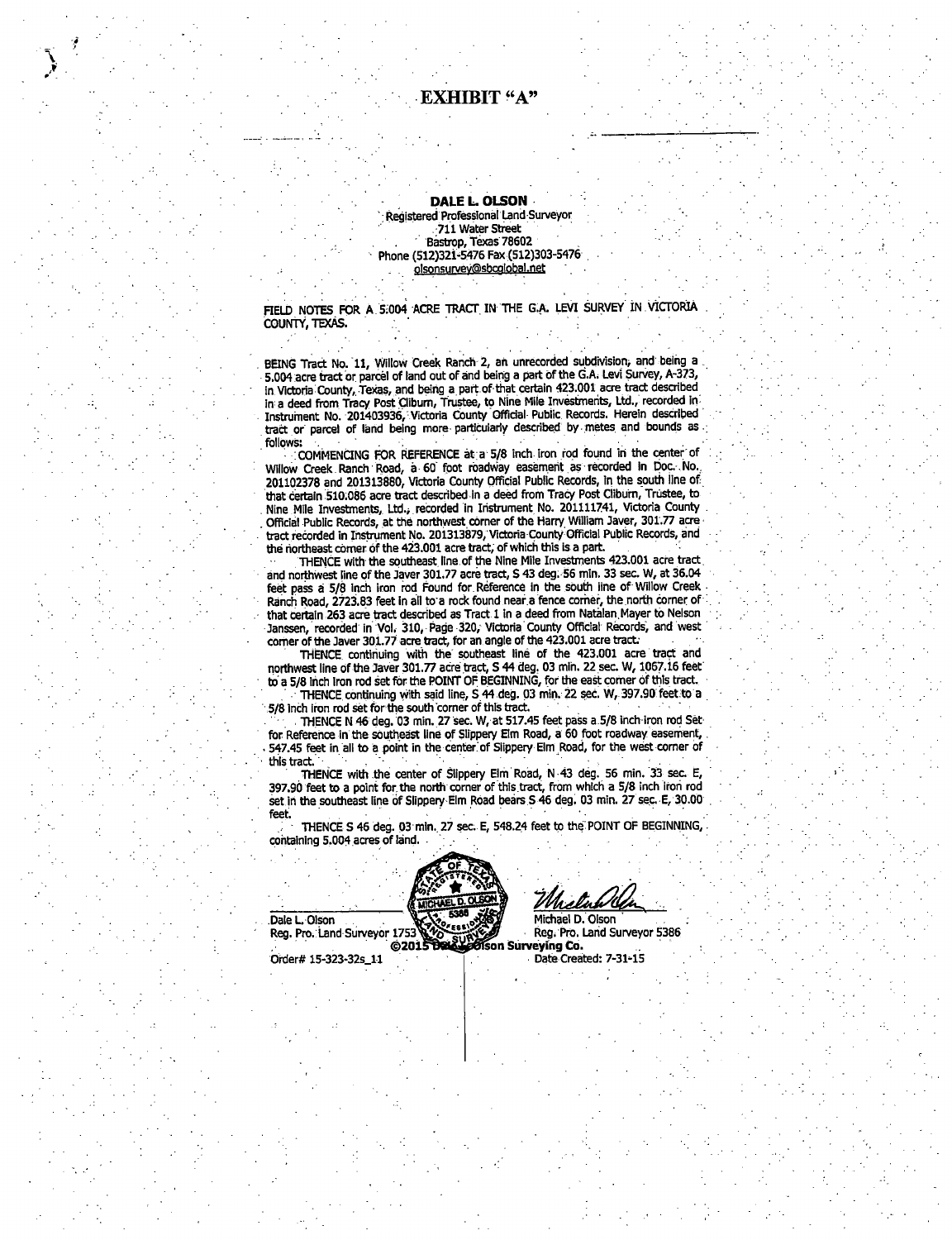





VICTORIA COUNTY, TEXAS

Date: July 10, 2020

Trustee: Clay E. Morgan OUNTY P(

Lender: WC Ranches, LLC

- Note: Real Estate Lien Note dated 3/29/2019, in the original principal amount of \$49,400.00, executed by Borrower and made payable to the order of Lender.
- Deed of Trust: Deed of Trust dated 3/29/2019, executed by Andrew J. Lozano and Andrea Marks to Clay E. Morgan, Trustee for the benefit of lender, covering the Property and recorded in Document Number 201903605 of the Official Public Records of Victoria County, Texas
- Property: Tract 69, Willow Creek Ranch, Sec 1, A 5.069 acre tract in the A. E. Noble Survey, A-380, Day Land & Cattle Company Survey, A-477, and Indianola Railroad Company. Survey No. 5, A- 189, in Victoria County, Texas

Date of Sale (first Tuesday of month): August 4, 2020

- Time of Sale:  $1:00 \text{ p.m. to } 4:00 \text{ p.m., local time}$
- Place of Sale: The location designated by the commissioner's court of Victoria County, Texas for conducting public foreclosure sales is at 115 N. Bridge Street, Victoria, Texas 77901.

Lender has duly appointed Clay E. Morgan as Trustee under the Deed of Trust. Lender has instructed Trustee to offer the Property for sale toward the satisfaction of the Note.

Notice is given that on the Date of Sale, Trustee will offer the Property for sale at public auction at the Place of Sale, to the highest bidder for cash, "AS-IS." The earliest time the sale will occur is the Time of Sale, and the sale will be conducted no later than three hours thereafter.

Assert and protect your rights as a member of the armed forces of the United States. If you are or your spouse is serving on active military duty, including active military duty as a member of the Texas National Guard or the National Guard of another state or as a member of a reserve component of the armed forces of the United States, please send written notice of the active duty military service to the sender of this notice immediately.

Clay E. Morgan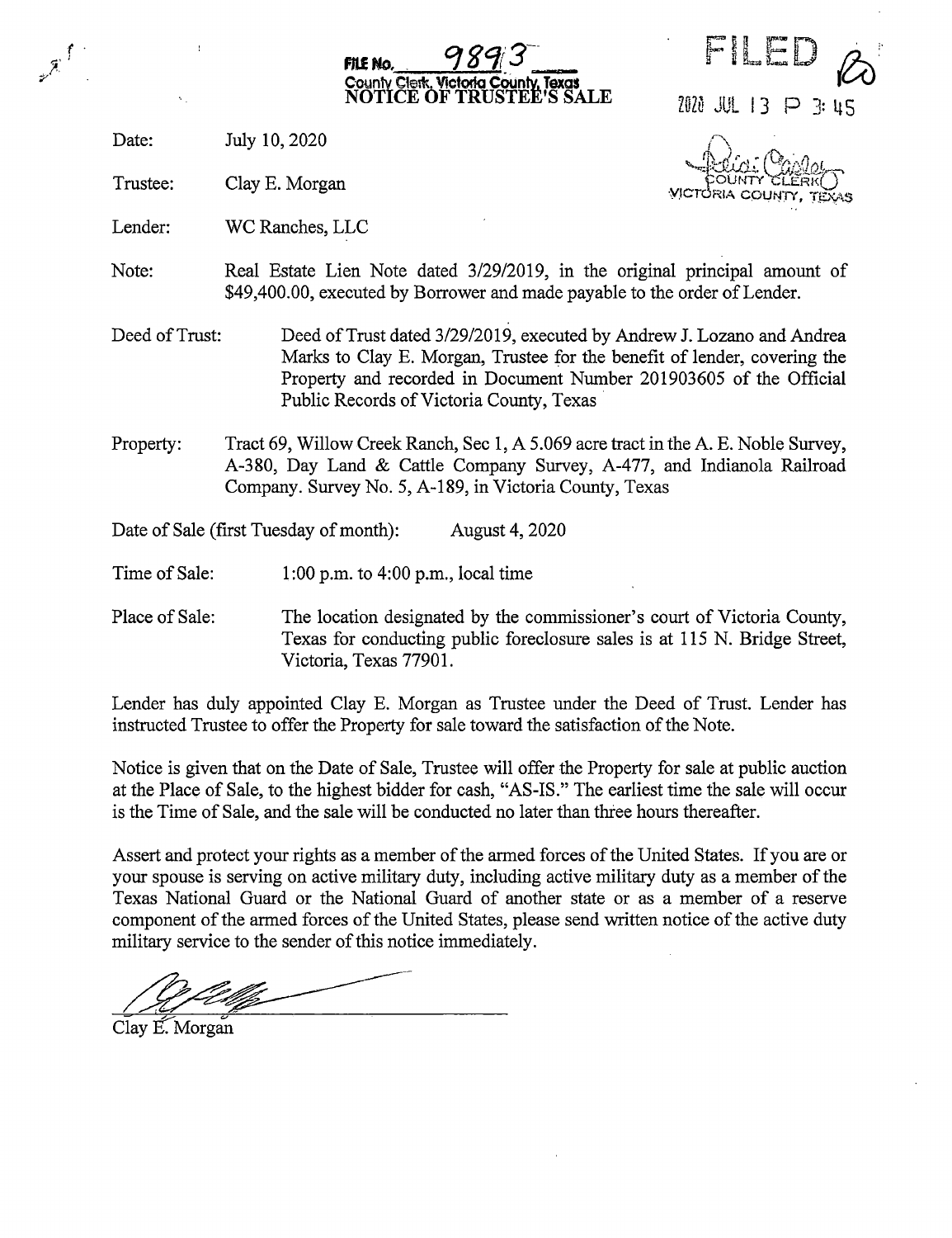## EXHIBIT "A"

## DALE L. OLSON

Registered Professional Land Surveyor 711 Water Street Bastrop, TX 78602 Phone (512) 321-5476 \* Fax (512) 303-5476

FIELD NOTES FOR TRACT NO. 69, A 5.069 ACRE TRACT IN THE A.E. NOBLE SURVEY, DAY LAND & CATTLE COMPANY SURVEY AND INDIANOLA RAILROAD CO. SURVEY NO 5; IN VICTORIA COUNTY, TEXAS.

BEING a 5.069 acre tract, lot, or parcel of land out of and being a part of the Day Land & Cattle Company Survey,<br>A-477, A.E. Noble Survey, A-380, and Indianola Railroad Co. Survey No. 5, A-189, in Victoria County, Texas, being a part of that certain 510.086 acre tract in the Indianola Railroad Co. Surveys No. 5, 6, 9, and 11 and the Day Land and Cattle Co. Survey, described in a deed- from Tracy Post Cilburns, Independent Executrix and Trustee under the will of John Weldon Cliburn; to Nine Mile Investments, LTD, dated Nov. 18, 2011, recorded in Instrument No. 201111741, Victoria County Official Records. Herein described tract or parcel of land being more particularly described by metes and bounds as follows:

COMMENCING FOR REFERENCE at the southeast corner of the said 510.086 acre tract, a 5/8 inch iron rod found at the intersection of a 60 foot access easement with the west. line of US Hwy. No:- 77, from which a 60d nail found at <sup>a</sup> fence corner at the northeast corner of the 510. 086 acre- tract bears N 03 deg. 14 min. 20 sec. E, 302.56 feet.

THENCE with the south line of the 510.086 acre tract and center of the said 60 foot access easement, N 79 deg. 43 min. 19 sec. W, at 3315.10 feet pass a 5/8 inch iron rod found where same intersects the center of another 60 foot access easement, at 5141.65 feet pass a 5/8 inch iron rod found where same intersects the center of another 60 foot access easement, at 6531.24 feet pass a 5/8 inch iron rod found, in the center of another 60 foot access easement, 6855.69 feet in all to a 60d nail found; N 64 deg. 51 min. 34 sec. W, 1207.57 feet to a 60d nail found at the beginning of a curve to the left.

THENCE continuing with said line along a curve to the left whose radius is 1500.00 feet; whose long chord bears N 66 deg. 54 min. 33 sec. W, 107.31 feet; 107.33 feet along the arc to a 5/8 inch iron rod set where same intersects the centerline of another 60 foot access easement.

THENCE with the center of the last said 60 foot access easement, N 01 deg. 58 min. 01 sec. W, 1094.76 feet to a 5/8 inch iron rod set; N 44 deg. 39 min. 10 sec. E, 1788.99 feet to a 5/8 inch iron rod set at an angle of same and intersection with another 60 foot access easement.

THENCE with the center of the last said 60 foot access easement, N 02 deg. 52 min. 30 sec. E, 648.62 feet to a 5/8 inch iron rod set in the center of a cul-de-sac, for the POINT OF BEGINNING, for the west corner of this tract.

THENCE N 44 deg. 50 min. 53 sec. E, at 60.00 feet pass a 5/8 inch iron rod Set for Reference, 397.63 feet to a 5/8 inch iron rod set-in the north line of the 510.086 acre tract, for the north corner of this tract.

THENCE with the north line of the 510.086 acre tract, S 53 deg. 22 min. 34 sec. E, 533.32 feet to a 5/8 inch iron rod set for the east corner of this tract.

THENCE S 36 deg. 49 min. 27 sec. W, 393.55 feet to a 5/8 inch iron rod set for the south corner of this tract.

THENCE N 53 deg. 22 min. 34 sec. W, at 528.83 feet pass a 5/8 inch iron rod Set for Reference, 588.83 feet in all to the POINT OF BEGINNING, containing 5. 069 acres of land.

 $\ell_1\ell_2\ell_3\ell_4$ 

Dale L. Olson OR Michael D. Olson

Reg. Pro. Land Surveyor 1753 Reg. Pro. Land Surveyor 5386 2013 Dale L. Olson Surveying Co. Order #: 116211-69 Date Created: 01-28-13

i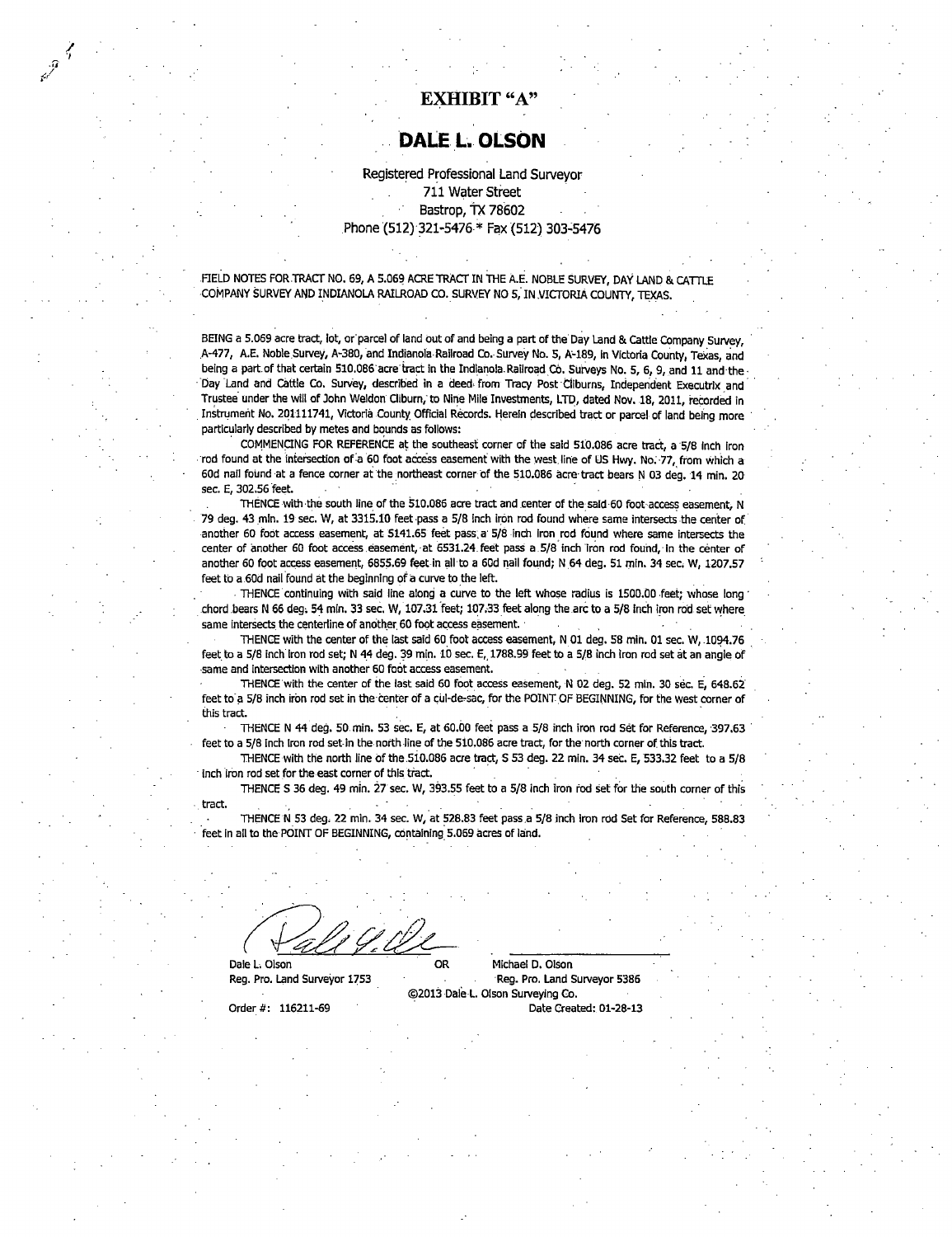County Clerk, Victorio County, Texas

#### NOTICE OF SUBSTITUTE TRUSTEE'S SALE

 $\iota$ 

FILE No.

# THE STATE OF TEXAS<br>§<br>COUNTY OF VICTORIA

NOTICE OF SUBSTITUTE TRUSTEE'S SALE<br>THE STATE OF TEXAS  $\delta$  KNOW ALL MEN BY THESE PRESENTED TO MOTORAL CLERK KNOW ALL MEN BY THESE PRESENT SOUNTY CLERK()

rain<br>D

2020 JUL 14 A 9: 23

WHEREAS, by Deed of Trust dated July 5, 2009, Melissa A. Villareal and Samuel Rios conveyed to Loren W. Peters, as Trustee, the following property situated in the County of Victoria, Texas, to -wit:

Lot 1, Block 1, Swanson Subdivision, in the City of Victoria, Victoria County, Texas

herein the " Property") to secure that one certain Promissory Note therein described in the original principal amount of \$159, 999. 00 executed by Melissa A. Villareal and Samuel Rios, and made payable to the order of Delfino Ornelas, Jr. (herein the "Note"), which such Deed of Trust is recorded under Instrument Number 201400582 of the Official Records of Victoria County, Texas (herein "Deed of Trust"); and

WHEREAS, the undersigned has been appointed as Substitute Trustee in the place and stead of Loren W. Peters, Trustee, in the aforesaid Deed of Trust, said appointment being in the manner authorized by the Deed of Trust; and

WHEREAS, default has occurred under the terms of the Note secured by the Deed of Trust; the indebtedness evidenced therein is now wholly due and the owner and holder of said indebtedness has requested the undersigned to sell the property to satisfy same.

NOW, THEREFORE, NOTICE IS HEREBY GIVEN that on Tuesday, August 4, 2020 I will sell for cash, the property in the area designated by the Commissioner's Court of Victoria County as the area where foreclosure sales are to take place, at the Victoria County Courthouse, to the highest bidder. The time at which the sale will begin will be  $11:00$  a.m, or within three  $(3)$ hours after said time.

In offering this property for sale at foreclosure pursuant to its deed of trust, neither the lien holder nor the duly appointed trustee or substitute trustee, as the case may be, make any warranties or representations, express or implied, regarding the compliance or non- compliance of this property with the Comprehensive Environmental Response, Compensation and Liability Act, CERCLA"), the Resource Conservation and Recovery Act, ("RCRA"), the Texas Solid Waste and Disposal Act, the Regulations of the United States Environmental Protection Agency, the Texas Water Commission, or any other Federal, State or local environmental law or regulation, which include, but are not limited to representations that the property has not been used (i) for the storage, transportation, processing or disposal of hazardous waste, industrial solid or municipal solid waste as those terms are defined in the Texas Solid Waste and Disposal Act, Tex. Rev. Civ. Stat. Ann. Art. 4477-7, or any toxic or hazardous wastes, substances or materials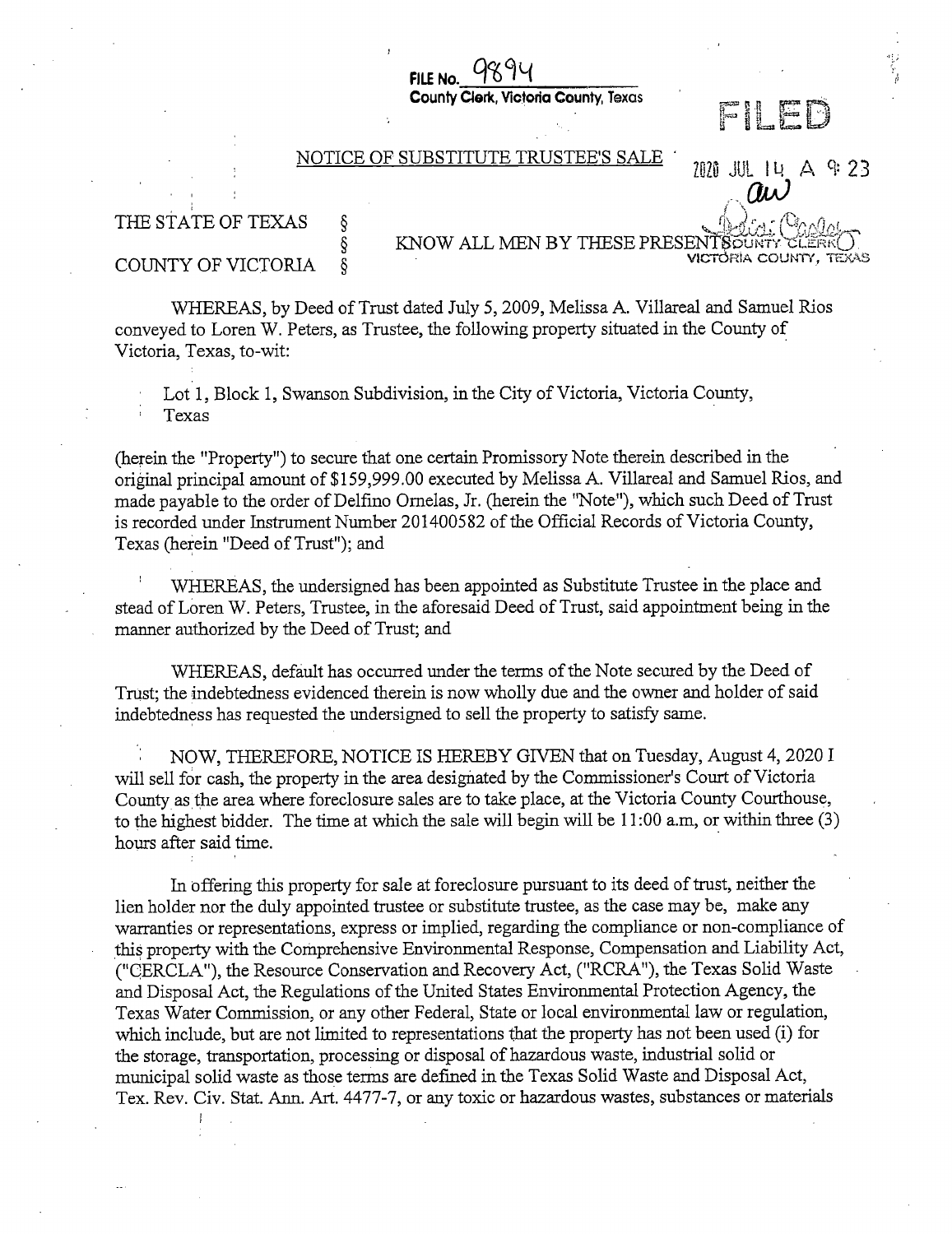## FILE No.  $980$ County Clerk, Victoria County, Texes

as identified under the Resource Conservation and Recovery Act of 1976 (42 U.S.C. § 6901 et seq.), as amended, the Comprehensive Environmental Response, Compensation and Liability Act 42' U.S. C. § <sup>9661</sup> et seq.), as amended, and the regulations of the United States Environmental Protection Agency, or (ii) in such a way as to create any environmental condition that is actionable under any Federal, State or local environmental law or regulation. Any such representations or warranties are expressly disclaimed hereby.

The Purchaser of the property at the foreclosure sale shall accept and take the property in its present condition and subject to any loss, claims, liability, damages, injunctive relief, injuries to person, property or natural resources, cost, expense, action, or cause of action, pursuant to any Federal, State or local law or regulation.

ble under any Federal, State or local environmental law or regulation. Any<br>atations or warranties are expressly disclaimed hereby.<br>The Purchaser of the property at the foreclosure sale shall accept and take<br>ent condition

Let Channel Comman Substitute Trustee Substitute Trustee<br>C/O Janis L. Scott, Anderson, Smith, Null & Stofer, LLP, 101 W. Goodwin, Ste. 700, Victoria, TX 77901

ASNS firm file no. 49111/Villareal/Rios/Delfino Ornelas, Jr.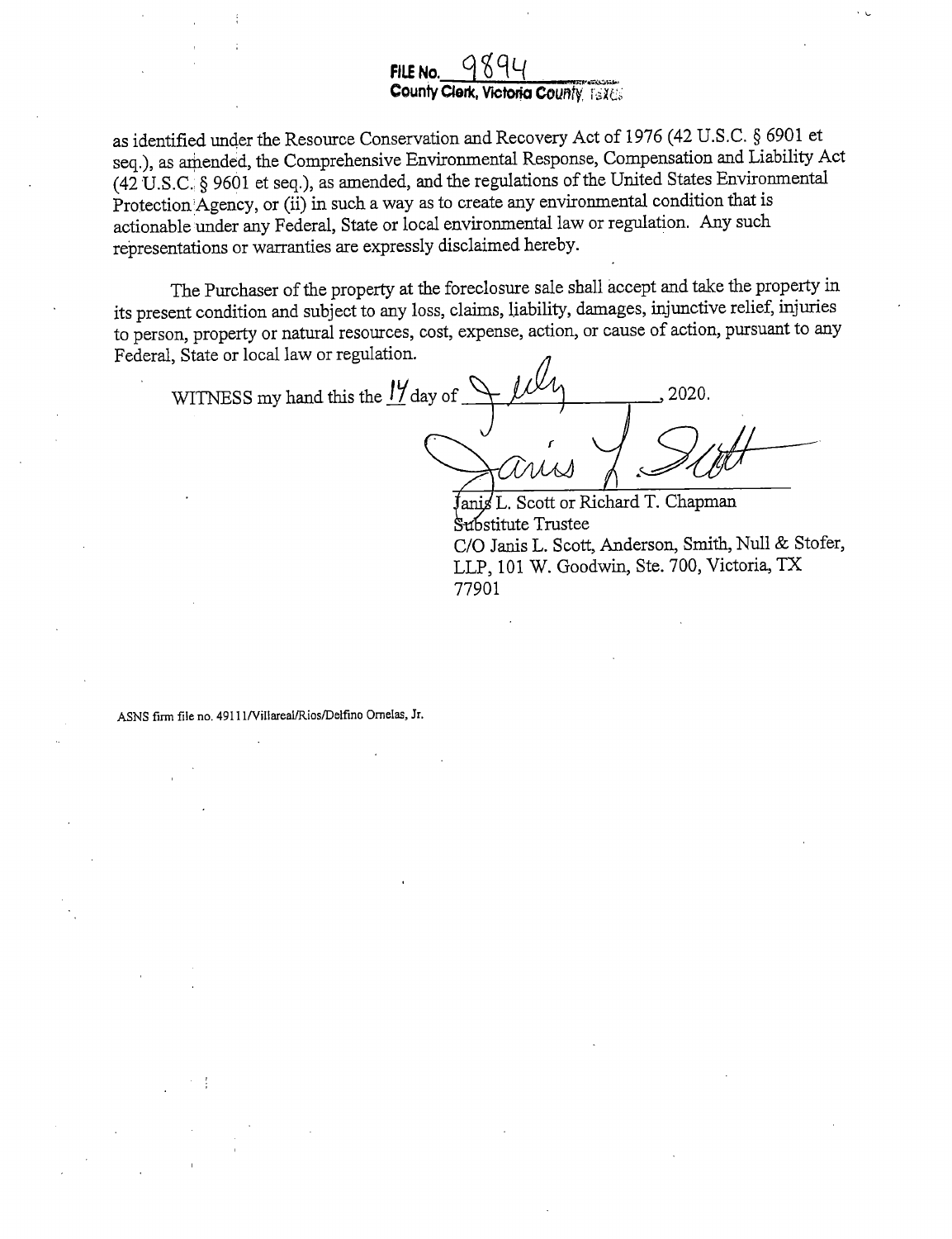## FILE No. County Clerk, Victoria County, Texas

## NOTICE OF SUBSTITUTE TRUSTEE'S SALE

Pursuant to authority conferred upon me by that certain Deed of Trust executed by CHARLES D. WHITE, dated September 9, 2013, and duly recorded as Instrument No. 201311265, in the Official Records of Victoria County, Texas, I will, as Substitute Trustee under said Deed of Trust, in order to satisfy the indebtedness secured thereby and at the request of the holder of said indebtedness, default having been made in the payment thereof, sell on Tuesday, August 4, 2020, that being the first Tuesday of said month), at public auction to the highest bidder for cash at the area ofthe Victoria County Courthouse designated by the Victoria County Commissioners Court for foreclosure sales( the Commissioners Court designation is recorded in the Real Property Records of Victoria County, Texas), said Courthouse being located in Victoria, Texas, between the hours of 10: 00 o'clock a.m. and 1: 00 o'clock p.m. of that day (the earliest time at which the sale will occur is 10:00 o'clock a.m., and the latest time at which it may occur is 1:00 o'clock p.m.), the followingdescribed property, to-wit:

BEING a 2. 128 acre tract in the Jose Estevan Galban Survey, Abstract No 34 in Victoria County, Texas and described by metes and bounds in attached Exhibit" A";

Subject, however, to any title exceptions and other matters set forth in the Deed of Trust described above or as may appear of record in the Office of the County Clerk of Victoria County, Texas, any ad valorem taxes that may be owing against the above- described property, and to any rights of parties in possession of the abovedescribed property.

## **NOTICE**

Assert and protect your rights as a member of the armed forces of the United States. If you are or your spouse is serving on active military duty, including active military duty as <sup>a</sup> member of the Texas National Guard or the National Guard of another state or as a member of <sup>a</sup> reserve component of the armed forces of the United States, please send written notice of the active duty military service to the sender of this notice immediately.

Executed this 14th day of July, 2020.

WARD R. MAREK, Substitute Trustee 203 N. Liberty Victoria, Texas 77901 361-573-5500 Telephone 361-570-2184 Facsimile

melissa\newfirst national bank\white, charles\notice of sale

FII EN  $2020$  JUL  $|4 \rangle$   $\Box$ WALD COUNTY CLERK

 $\tilde{\mathcal{S}}$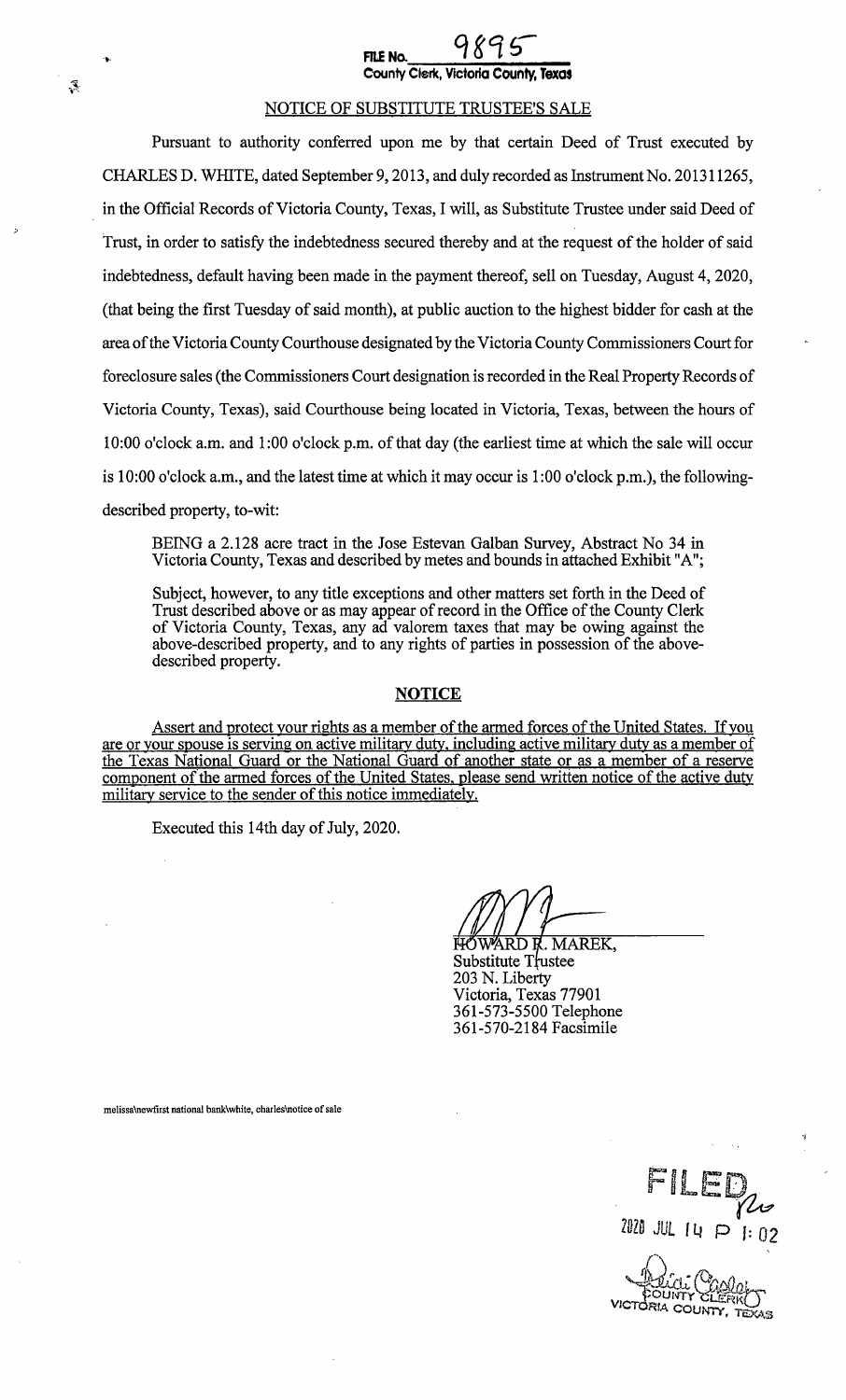#### EXHIBIT' A'

#### PART ONE:

Legal Description: BEING a 2.128 acre tract in the Jose Estevan Galban Survey, Abstract No 34 in Victoria County Texas and described by metes and bounds in attached Exhibit " A".

#### PART TWO:

- a) all fixtures, equipment, systems, machinery, furniture, furnishings, appliances, goods, building and construction materials, supplies, and articles of personal property, of every kind and character, now owned or hereafter acquired by Grantor, which are now or hereafter attached to or situated in, on or about the real estate described in Exhibit "A" attached hereto and incorporated herein by reference (the "Land") and all improvements now or hereafter situated or to be situated on the Land (the "Improvements"), or used in or necessary to the complete and proper planning, development, use, occupancy or operation' thereof, or acquired( whether delivered to the Land or stored elsewhere) for use or installation in or on the Land or the Improvements, and all renewals and replacements of, substitutions for an additions for the foregoing (the properties referred to in this clause (a) being herein sometimes collectively called the "Accessories," all of which are hereby declared to be permanent accessions to the Land);
- (b) all (i) plans and specifications for the improvements; (ii) Grantor's rights, but not liability for any breach by Grantor, under all commitments( including any commitment for financing to pay any of the indebtedness secured hereby), insurance policies and other contracts and general intangibles related to the Land and Improvements( collectively called the" Premises") or the Accessories or the operation thereof;( iii) deposits( including but not limited to deposits with respect to utility services to the Premises; and any deposits on reserves hereunder or under any other loan document for taxes, insurance or otherwise), money, accounts, instruments, documents, notes and chattel paper arising from or by virtue of any transaction related to the Premises or the Accessories; (iv) permits, licenses, franchises, certificates, developmental rights, commitments and rights for utilities; and other rights and privileges obtained in connection with the Premises or the Accessories; and ( v) engineering, accounting, title, legal, and other technical or business data concerning the Premises, which are in the possession of Grantor or in which Grantor can otherwise grant a security interest; and
- c) all proceeds arising of or arising from the properties, rights, title, interests referred to above, including but not limited to proceeds of any sale, lease or other disposition thereof, proceeds of each policy of insurance relating thereto( including premium refunds), proceeds of the taking thereof or of any rights appurtenant thereto, including change of grade of streets, curb cuts or other rights of access, by eminent domain or transfer in lieu thereof for public or quasi- public use under any law, any proceeds arising out of any damage thereto.

8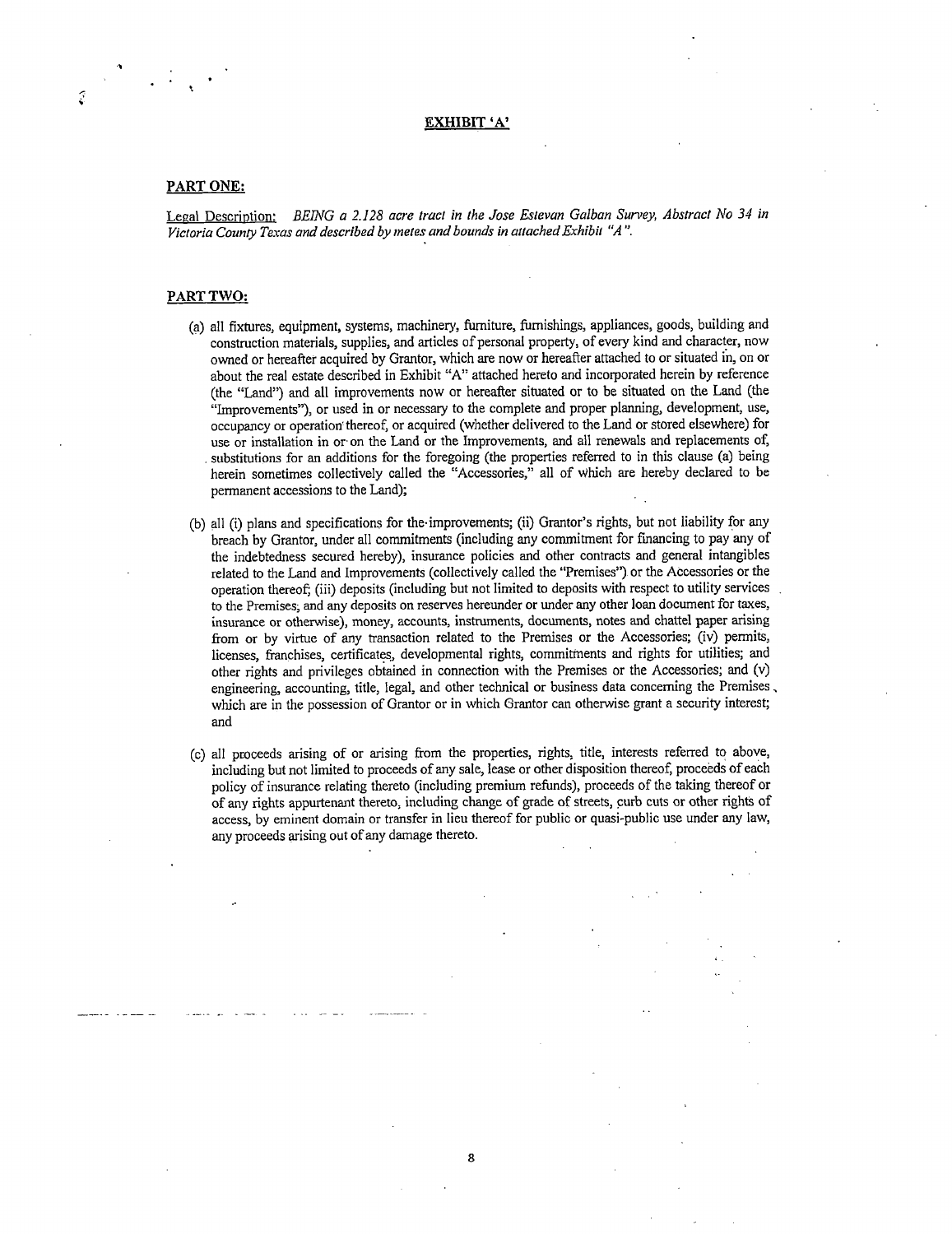STATE OP TEXAS COUNTY OF VICTORIA

Pield notes of a 2.128 acre tract of land, being part of<br>an 100.00 acre tract conveyed from W. G. Maroney, et ux, te<br>Donovan White and wife Valasta White by Deed dated September<br>23, 1959, and recorded in Volume 512, Page 2

 $\sim$   $\sim$  $\mathbf{r}$ 

Baid 2.128 acre tract is comprised of a portion of the<br>Jose Estevan Galban League, Abstract 34, is situated in<br>Victoria County, Texas, approximately 2 miles southeast of<br>the town of Bloomington, and is described by metes a

Eeginning at a point on the northwest line of said<br>100,00 acre tract and in the center of a public road (Traylor<br>Road), at the north corner of a 26.67 acre tract, for the<br>west corner of this tract, whence the west corner o feet;

Thence N 54<sup>0</sup> 30' 00" E with the northwest line of said<br>100.00 acre tract and the northwest line of this tract, a<br>distance of 50.27 feet to a point for the north corner of<br>this tract;

Thence S 41<sup>°</sup> 25' 00" E with the noctheast line of this<br>tract, at 40 feet pass the southeast right-of-way line of<br>said public road, in all a distance of 1854.00 feet to a<br>point for the east corner of this tract;

 $\overline{a}$ 

 $\sim$   $\sim$   $\sim$ 

Thence 8 54<sup>0</sup> 30' 00" W with the southeast lime of said<br>100.00 acre tract and the southeast lime of this tract, a<br>distance of 50.27 feet to a 3/4" iron pipe at the east corner<br>of said 26.67 acre tract, for the south corne

Thence N 41<sup>0</sup> 25' 00" W with the nottheast line of asid<br>26.67 acre tract and southwest line of this tract, at 1814.00<br>feet pass the southeast right-of-way line of said public<br>poad, in all a distance of 1854.00 feet to the

Prepared from the Deed Records of Victoria County, Texas, Chia the 31et day of August, 1994.

من مسير المريد المدين

## EXHIBIT "A"